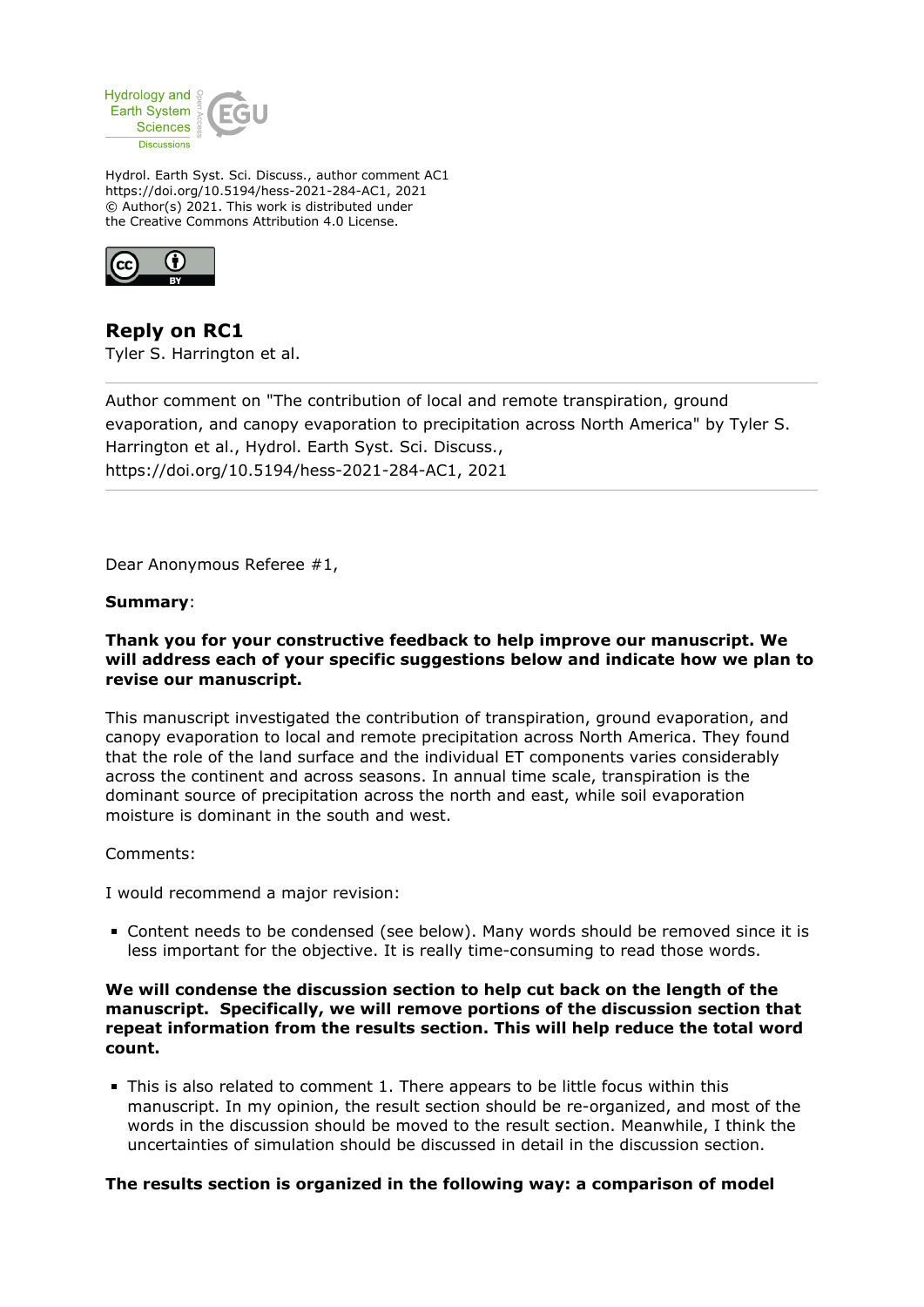**output to observations, an examination of total ET to precipitation, recycling, and moisture export, and an examination of each individual ET component to precipitation, recycling, and moisture export. Most of the research literature examines land surface ET in each of these processes, but does not investigate each component individually. We believe organizing our results section in this way first provides the reader with information that can be directly compared to other studies (though we look at recycling and export on a more refined spatial scale than many other studies), and then provides a further analysis by repeating the results for the individual ET components. As such, we prefer to keep the results section organized in this way.** 

**As addressed in the previous comment, we plan to reduce the length of the discussion section. We will remove the parts of the discussion section that could be directly moved into the results section. We will also address uncertainties of our results given the constraints of the model, including those related to biases and model parameterizations.**

The method part is also unclear. Even though the authors provided an appendix to introduce the water tracers used in their study (it is hard to understand as well). It is still unclear why the author uses the isotope-enabled model to perform their simulation. Is isotope information used in this study? I did not find any information for it (I think it is not). Compared to other isotope-based studies (such as Yoshimura et al 2004; Sodemann et al., 2008 ), what is its advantage? Please specify.

## Ref:

Yoshimura, Kei, et al. "Colored moisture analysis estimates of variations in 1998 Asian monsoon water sources." Journal of the Meteorological Society of Japan. Ser. II 82.5 (2004): 1315-1329.

Sodemann, H., Schwierz, C., & Wernli, H. (2008). Interannual variability of Greenland winter precipitation sources: Lagrangian moisture diagnostic and North Atlantic Oscillation influence. Journal of Geophysical Research, 113(D3). doi:10.1029/2007jd008503

### **The version of the Community Earth System Model that has water tracing capabilities is the isotope-enabled Community Earth System Model (iCESM). Though iCESM is needed to use the water tracers, isotopes are not used in the tracking nor in any of our analysis. We will add a couple of sentences to our methods section to clarify that isotopes are not used in our study.**

The validation of simulation is not enough. The comparison of climatology mean of simulation and observation is not fair enough to check the model performance. We need more detailed metrics, such as RMSE, PBIAS etc. At the same time, since the author compares simulated ET with GLEAM, why not compare simulated transpiration, soil evaporation, and canopy interception with those from GLEAM as well?

**Thank you for this suggestion. We agree that more validation metrics can be useful to check our model performance. Though RMSE is a great metric for validating model performance, (Willmott & Matsuura, 2005) showed MAE is more appropriate for assessing climate model performance. We will include a Supplemental Table in our revised manuscript that shows the MAE and PBIAS for each region of our study domain for precipitation, ET, and each ET component.** 

**In regards to comparing our model simulation to GLEAM transpiration, soil evaporation, and canopy interception separately, these comparisons are included in the supplemental document (Figures S1-S3) of our current manuscript.**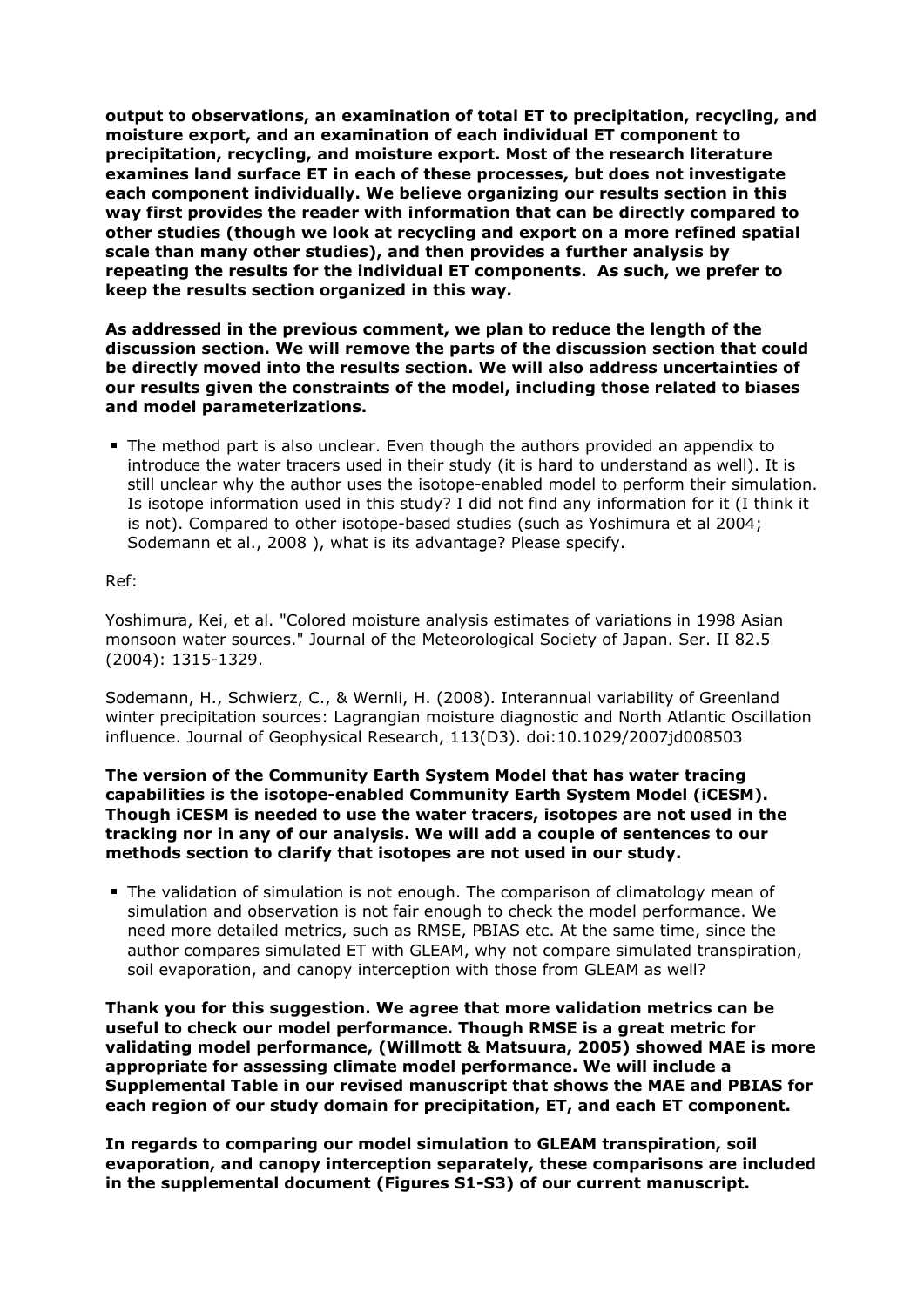**Ref:**

# **Willmott, C.J. and Matsuura, K. (2005) Advantages of the Mean Absolute Error (MAE) over the Root Mean Square Error (RMSE) in Assessing Average Model Performance. Climate Research, 30, 79-82. http://dx.doi.org/10.3354/cr030079**

### Detailed comments

L97-L104: I suggest removing these words. Since the model used in this study can not answer the question about how Lai and co2 will change the ET partitioning (I think the model used climatology mean LAI and constant values of Co2 in MS).

**While the model does not answer the question about how LAI and CO2 will change future ET partitioning, the partitioning of ET impacts moisture teleconnections (as we show in this manuscript). Understanding how future moisture teleconnections may change starts with understanding moisture teleconnections in the current climate. We believe including this section in our introduction serves as great motivation for our study, and would prefer to keep this text.** 

L135-L138: Was isotope used here?

## **No isotopes are used in our study. We will make sure to note this in the methods section.**

L233: which version of the GLEAM dataset was used? Why not conduct a comparison of simulation and observed E, T, and C as well?

## **We used GLEAM version 3.5a and will note this in the Methods section of our revised manuscript. We have compared the simulated E, T, and C to GLEAM. These comparisons are shown in the supplemental document (Figures S1-S3) and referenced in Section 3.2.**

L257: We need to see other metrics such as RMSE and PBIAS. Indeed, even for climatology mean, the bias is still considerable in my opinion (about 0.25 mm/day)

# **We will add a supplemental table that lists the MAE and PBIAS for each region.**

L291: Again, other metrics such as RMSE or /and PBIAS are required.

# **We will add a supplemental table that lists the MAE and PBIAS for each region.**

Section 3.3. Content needs to be condensed. Eq 6 should be moved to the method part.

**While we do not believe we can remove the majority of the text from this section without removing valuable results, we will be more concise with our words and will remove any extraneous information to reduce the Section's length. We also agree that most equations should be included in the methods section. However, the need for this equation arises in Section 3.4, and we believe incorporating this equation within our results (along with references to other manuscripts showing the need for this equation) is easier for the reader to follow.** 

Section 3.5 and 3.6. Content needs to be condensed. I think to summarize as a table or Figure would be much better.